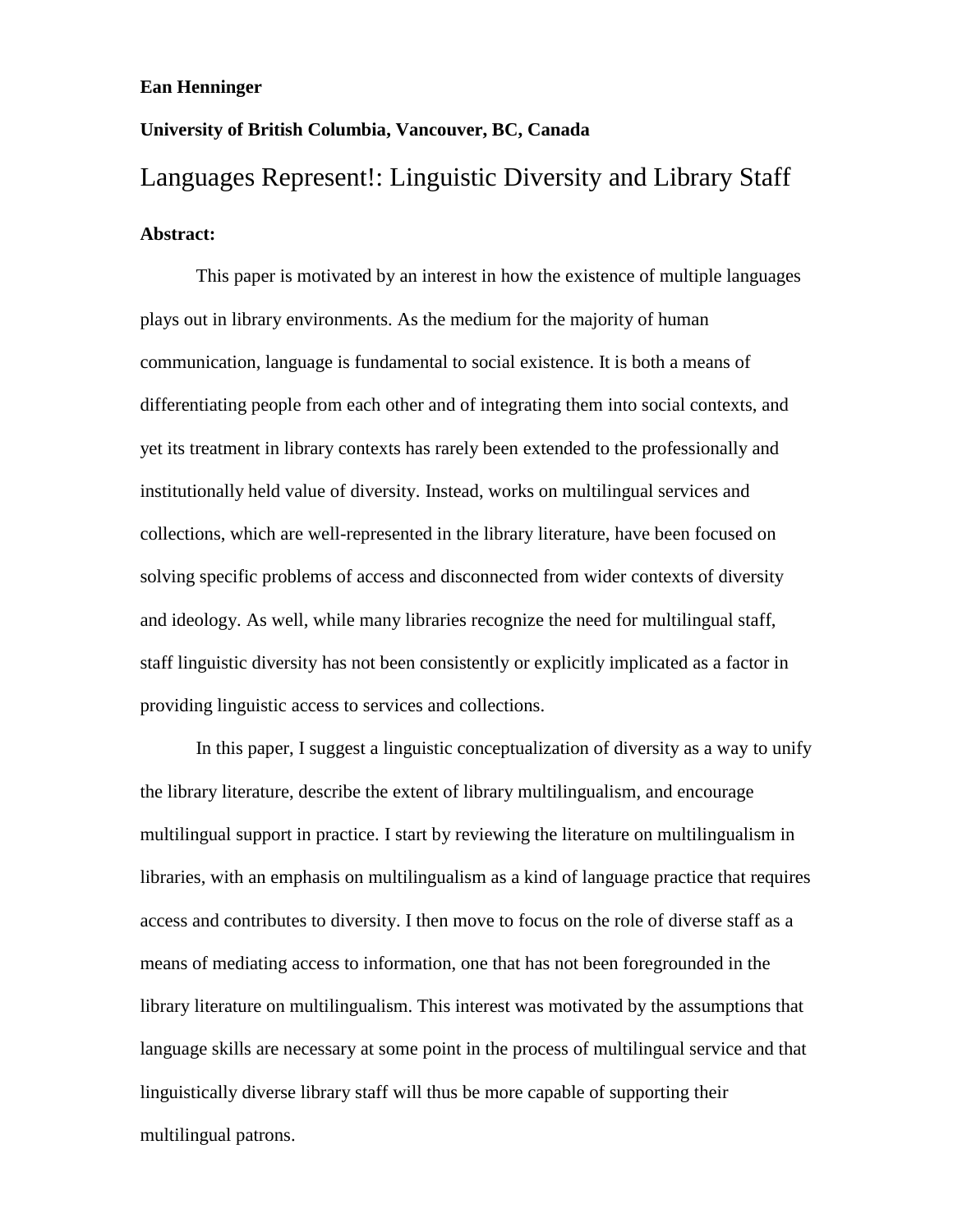To inform these assumptions and to explore directions for future research on library language use, I conducted a pilot study of linguistic diversity in the staff who shape and deliver that access. The study used language proficiency as a metric for linguistic diversity and attempted to assess it with a voluntary self-report survey distributed to library staff. The working hypotheses on which the research questions were based were that 1) library workers are not as representative as the general population in terms of linguistic diversity, in keeping with known disparities in race, gender, and socioeconomic status and that 2) credentialed librarians are less linguistically diverse than uncredentialed library workers in keeping with lower relative diversity in other regards. For the study, I secured participation from the directors of three large to midsized public library systems and asked them to distribute an electronic survey to all staff via internal email. This survey asked questions about language knowledge, language fluency, language use on the job, contact with the public, and educational level.

While the survey did not definitively answer the stated research questions, it succeeded in suggesting some answers to them and in uncovering unexpected data that present a more complex picture of linguistic diversity in library staff. It represents the first study to attempt comparison of library staff and service populations' languages, to look at the frequency of language use in public service staff, to assess the fluency of library staff in non-English languages, and to look at language knowledge and use in terms of professional credentials.

One significant and somewhat unexpected result was that knowing a language did not equate to fluency in that language, nor to use on the job. While English-only status was less common in staff populations than in service populations, the actual use of non-English languages such as Spanish was much more proportionate to their incidence in the service populations. Moreover, the fluency and frequency of that use were quite low,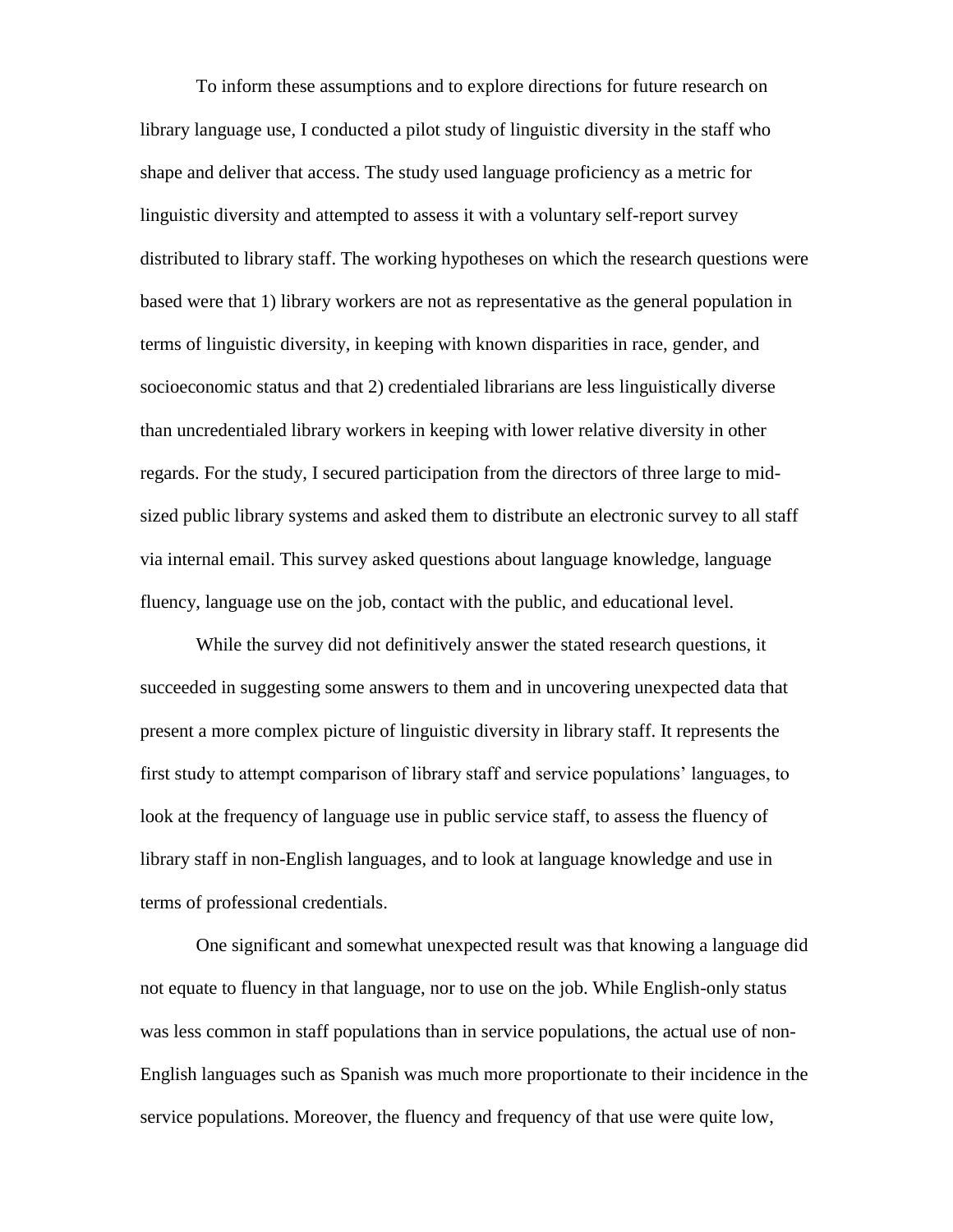suggesting that an accurate picture of linguistic diversity requires more than the sheer quantity of languages known to be taken into account. Such pictures must go beyond strictly numerical quantifications to encompass the extent of that diversity as expressed in terms of use, fluency, and other metrics. This gap between knowledge and use means that while library workers are overrepresentative of their service populations in terms of language knowledge, they may actually be underrepresentative in terms of language use with those populations. For instance, a system with several staff possessing a basic level of Spanish may be numerically diverse, but its collective fluency, or its languages' use on the job, still may not reflect the use and fluency present in its service population. Thus, if libraries are going to provide equal access, they need to look at how they can increase use on the job and the fluency of that use, not only at how they can hire people who know a given language.

Another unanticipated finding from the pilot study was that although those with MLIS degrees or equivalents turned out to be more likely to know a language, those without such degrees seemed slightly more likely to use their languages on the job despite lower overall proportions of language knowledge. This disparity points to differences between credentialed and non-credentialed library workers that deserve further attention.

Future directions for language-related research may include expanding the range of quantitative data available, not just on language skills, but on multilingual collections, metadata, and other means of access. This data could also be complemented by qualitative input on both staff and patrons' attitudes towards the extent of library multilingualism and by works exploring other metrics for library support of multilingualism. The library literature might develop and adapt grounded and theoretical approaches towards language in libraries and incorporate theory and models from other